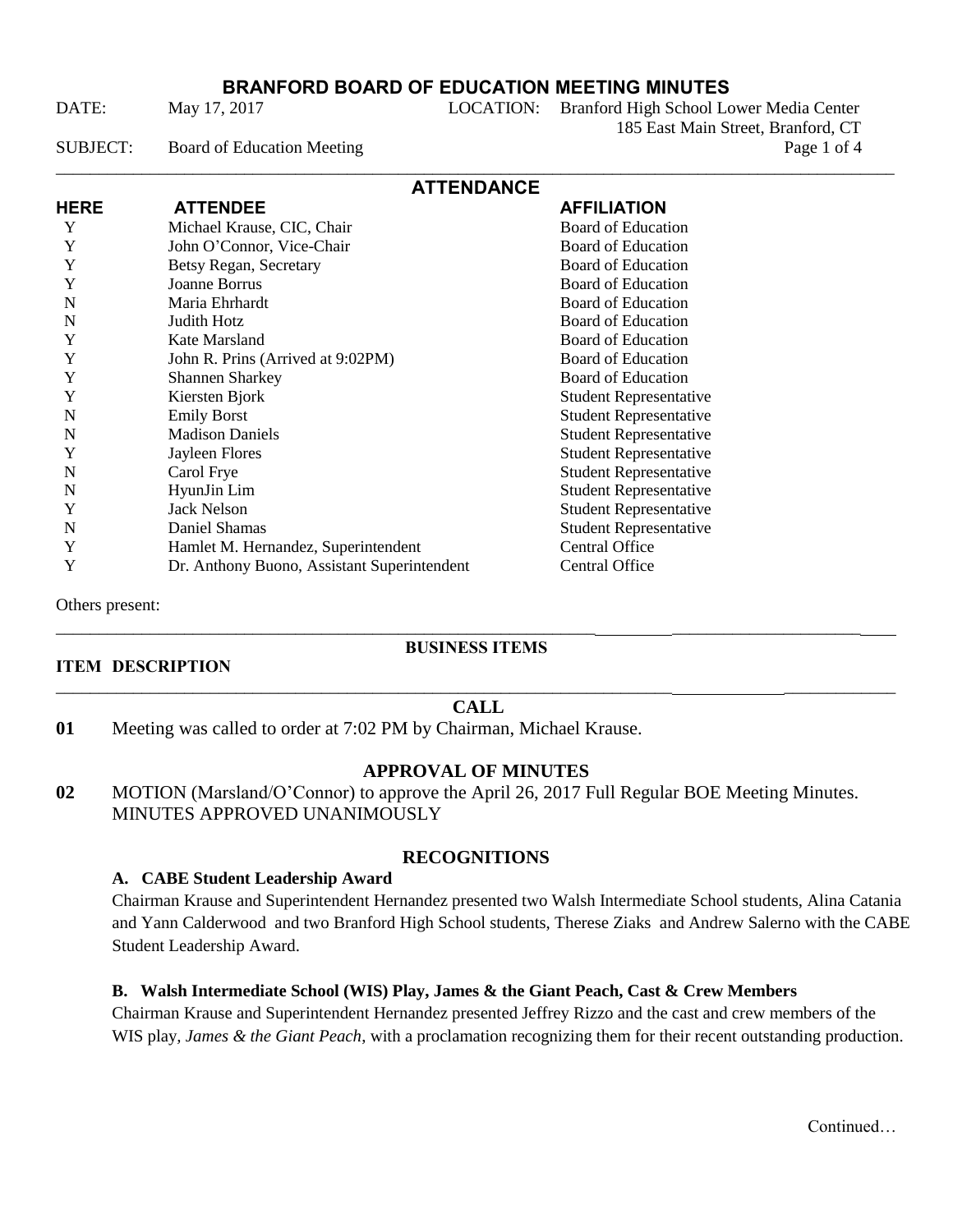**BRANFORD BOARD OF EDUCATION MEETING MINUTES**

185 East Main Street, Branford, CT

## **RECOGNITIONS** (Continued)

## **C. BHS Play, Titanic, Cast & Crew Members**

Chairman Krause and Superintendent Hernandez presented a proclamation to Cathyann Roding, Toni Cartisano and the cast and crew members of the BHS Play, *Titanic,* recognizing them for their recent outstanding performances.

# **03 PRESENTATION**

## **A. Superintendent**'**s Annual Report**

Superintendent Hernandez presented the Superintendent's Annual Report. Among the items that he discussed in his presentation were District Enrollment/Composition including the Open Choice Program and Specialized Schools, District Racial/Ethnic Distribution, Indicators of Educational Needs, District Discipline, Student Attendance, the District Strategic Success Plan (SSP), Branford Public Schools Student Attributes, the State of Connecticut Department of Education (SDE) Accountability Indicators and Mandates, District Technology and Facilities. Superintendent Hernandez also discussed the District Budget including the five year historical. He concluded his report by discussing selective data from the 2016 Smarter Balanced Assessment (SBA).

# **BOE STUDENT REPRESENTATIVE REPORT**

Student Representatives, Kiersten, Bjork, Jayleen Flores and Jack Nelson, reported that for Jack and Kiersten this was their last Board meeting as representatives. Next year Kiersten will be attending Fairfield University and Jack will be attending Brown University. They also stated that, Finals will be in two to three weeks, AP testing was finished, Prom is this coming Friday, May  $19<sup>th</sup>$ , sports were starting to come to an end, many activities has been planned including field trips and Salpaluzza. Together the Student Representatives finished their report by stating that graduation was June  $9<sup>th</sup>$ .

Jack Nelson stated he would be remiss if he ended his final report to the Board by not stating his disappointment with the resent staff changes. He went on to say that he thought the Board and staff were doing an incredible job, he just felt that he needed to say what was on his mind.

# **04 DISCUSSION/ACTION ITEMS**

**A. Grades 6-8 Math Textbooks**

MOTION (O'Connor/Borrus) to approve the purchase of the Grades -8 Math Textbooks Program as discussed at the May 10, 2017 Teaching & Learning Committee meeting. APPROVED UNANIMOUSLY

## **STANDING COMMITTEE REPORTS**

**A. Communication Committee (Joanne Borrus, Chair).** Next scheduled meeting: **Wednesday, June 7, 2017 at 6:00 P.M., Branford High School Lower Media Center.** 

**B. Personnel & Finance Committee (Judy Hotz, Chair) .** Next scheduled meeting: **Wednesday, June 7, 2017 at 6:30 P.M., Branford High School Lower Media Center.** 

DATE: May 17, 2017 LOCATION: Branford High School Lower Media Center

SUBJECT: Board of Education Meeting Page 2 of 3 \_\_\_\_\_\_\_\_\_\_\_\_\_\_\_\_\_\_\_\_\_\_\_\_\_\_\_\_\_\_\_\_\_\_\_\_\_\_\_\_\_\_\_\_\_\_\_\_\_\_\_\_\_\_\_\_\_\_\_\_\_\_\_\_\_\_\_\_\_\_\_\_\_\_\_\_\_\_\_\_\_\_\_\_\_\_\_\_\_\_\_\_\_\_\_\_\_\_